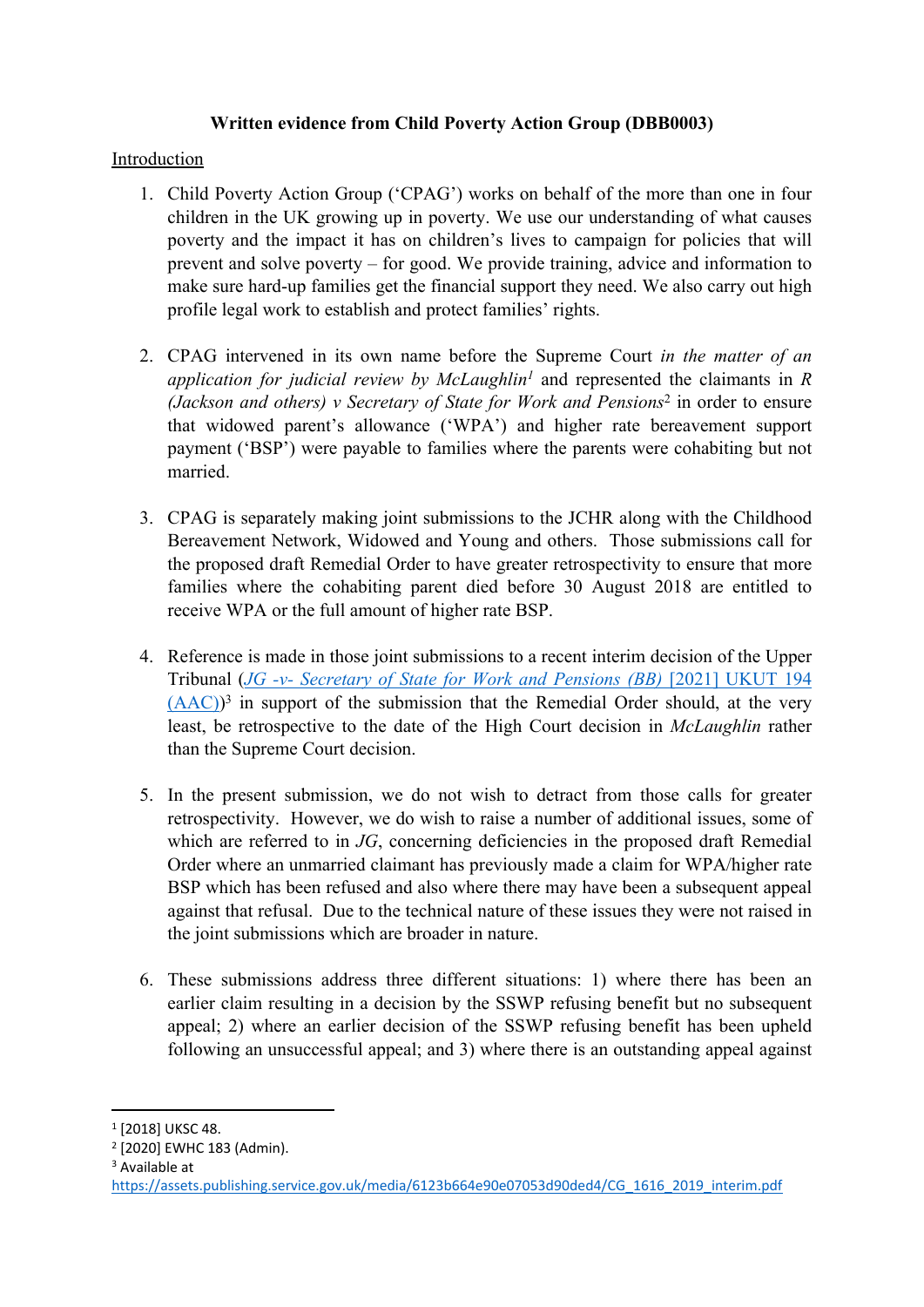a refusal of benefit. First though, they provide a brief overview of the decision making and appeal structure.

#### Decision and appeals structure: finality of decisions

- 7. The social security decision and appeals regime is structured so as to prevent there being two decisions in respect of the same benefit for the same period. This is achieved by the concept of the "finality of decision", provided for under s17 Social Security Act 1998 ('SSA 1998'), with any decision of the SSWP being final, subject to appeals and revisions or supersessions.
- 8. As such, if a claimant makes a claim for benefit in respect of a given period, a decision of the SSWP under s8 SSA 1998 refusing that claim for that period is final unless the SSWP revises (under s9 SSA) or supersedes (under s10 SSA) that decision or it is the subject of a successful appeal (under ss12-14 SSA), at which point that original decision is essentially remade and it is that remade decision which becomes the final decision.
- 9. It follows that, while the SSWP can revise or supersede her own decision, if that decision has been appealed, the SSWP cannot, except in limited circumstances, supersede, and can never revise, the decision of the tribunal, nor can she consider a new claim for the same period covered by the tribunal decision. This was explained succinctly in *RR v Secretary of State for Work and Pensions (JSA)* [2017] UKUT 50 (AAC) at §31:

*It is not possible for there to be more than one outcome decision for any given period at any given time. If the effect of the decision under appeal had been to leave an earlier claim in respect of the same period undecided, the Secretary of State would have remained under a duty to decide that earlier claim and therefore to give a second outcome decision in respect of that period which might, or might not, have been the same as the decision under appeal. The 1998 Act does not contemplate that such a state of affairs could exist. Under section 17 of that Act, the decision dated 28 March 2014 was final. The FTT had power to change it on appeal and the Secretary of State had power (if grounds existed) to revise or supersede it. What the Secretary of State could not do is give another decision under section 8 for the same period on a different claim. The decision under appeal was only final—as section 17 required—if it determined all the claims relating to the period it covered.*

10. In addition, the power to revise only arises, for present purposes, if there was an official error or ignorance of or mistake of some material fact (reg 3 Social Security and Child Support (Decisions and Appeals) Regulations 1999 ('D&A Regs')). By contrast, the power to supersede arises where there has been a relevant change of circumstances but this only applies where there is an existing award, not a decision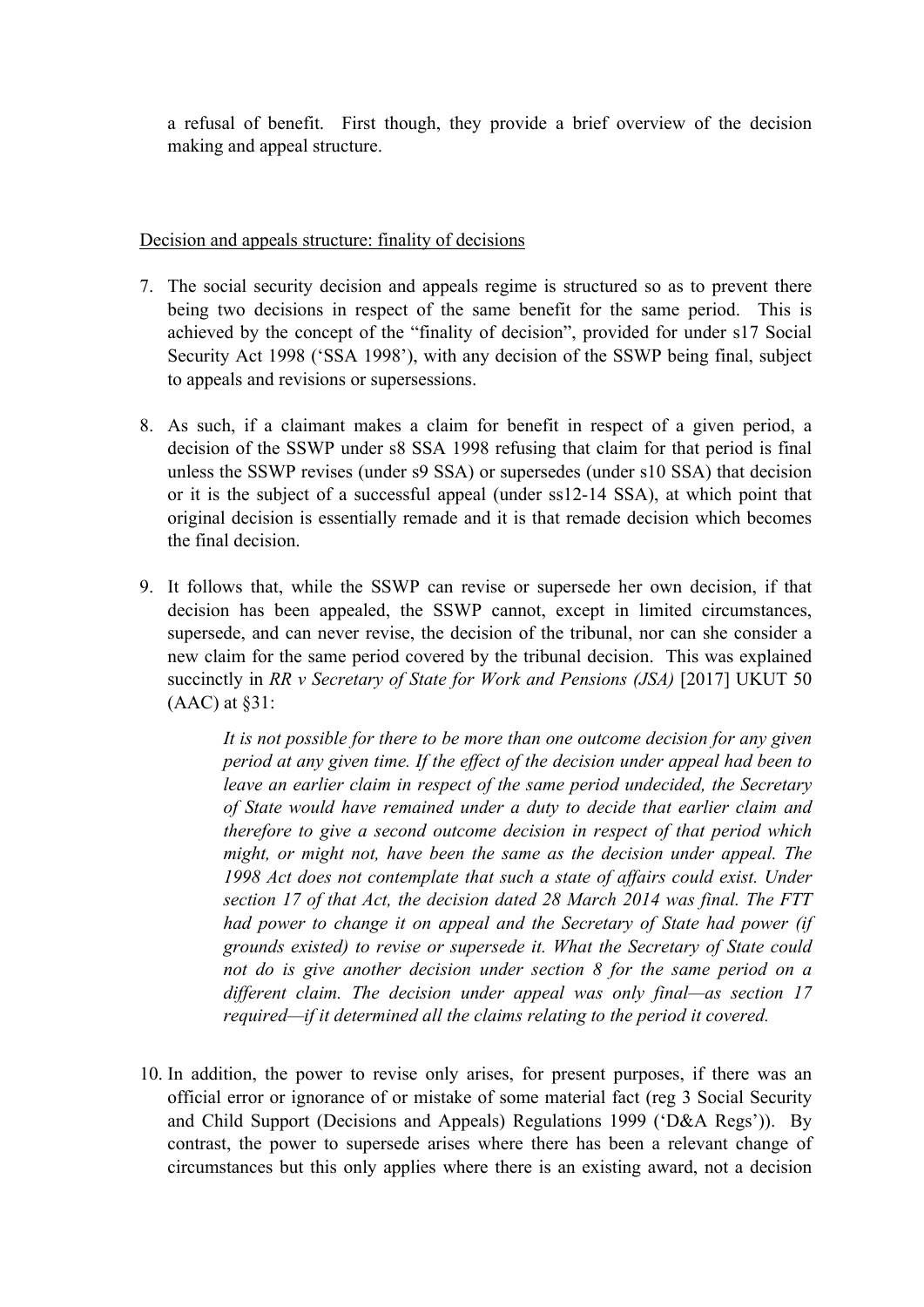refusing benefit and, even then, the supersession generally only takes effect from the date of the new decision (s10(5) SSA).

- 11. Also of relevance for present purposes is the fact that in deciding an appeal against a decision of the SSWP, a tribunal cannot take into account any circumstances not obtaining at the time when the decision being appealed was made (s12(8)(b) SSA).
- 12. The decision making and appeal structure provided for in ss8-14 SSA and the D&A Regs are left unamended by the proposed draft Remedial Order. As such, irrespective of the date which the Order is retrospective to, unmarried claimants who have already claimed WPA/higher rate BSP and had that claim refused, as well as those who have gone on to appeal that decision, will not be able to benefit in full from the Order as explained below.

### *(i) Claims refused by SSWP where there has been no onward appeal*

- 13. Where an unmarried claimant has already made a claim for WPA/higher rate BSP and had that claim refused before the Remedial Order comes into effect, but has not gone on to appeal that refusal, there will exist a final decision for the period from the date of claim to the date of the decision refusing the claim. Once the Remedial Order is made, that claimant can put in a new claim. However, in the absence of any power to revise or supersede the original decision on the basis of a subsequent change in legislation, any award on the new claim will only cover the period *from* the date of the earlier decision. Depending on the individual facts, this date may be after the date that the Remedial Order is retrospective to.
- 14. For example, A's partner died on 7 September 2018. He put in a claim for BSP which was refused on 7 December 2018. Under DWP's stated intention regarding the retrospective effect of the proposed draft Remedial Order, he should be able to put in a new claim for BSP and obtain both the lump sum payment and the full 18 months of monthly payments. However, because there is a final decision that he is not entitled to BSP for the period from 7 September 2018 up to and including 7 December 2018, any decision on a new claim will only be able to cover the period from and including 8 December 2018.
- 15. To ensure that those unmarried claimants, who previously made a claim for WPA/higher rate BSP which was refused, benefit in full from the Remedial Order, consequential amendments will need to be made to the D&A Regs to allow for any earlier decision of the SSWP refusing benefit to be revised or supserseded on the basis of the change in the law brought about by the Remedial Order.

### *(ii) Claims refused by SSWP and appeal dismissed*

16. A similar issue to the above arises for those unmarried claimants who have already been refused WPA/higher rate BSP by the SSWP and had that decision upheld by an appeal tribunal. Such a decision of the tribunal is final and no new decision can be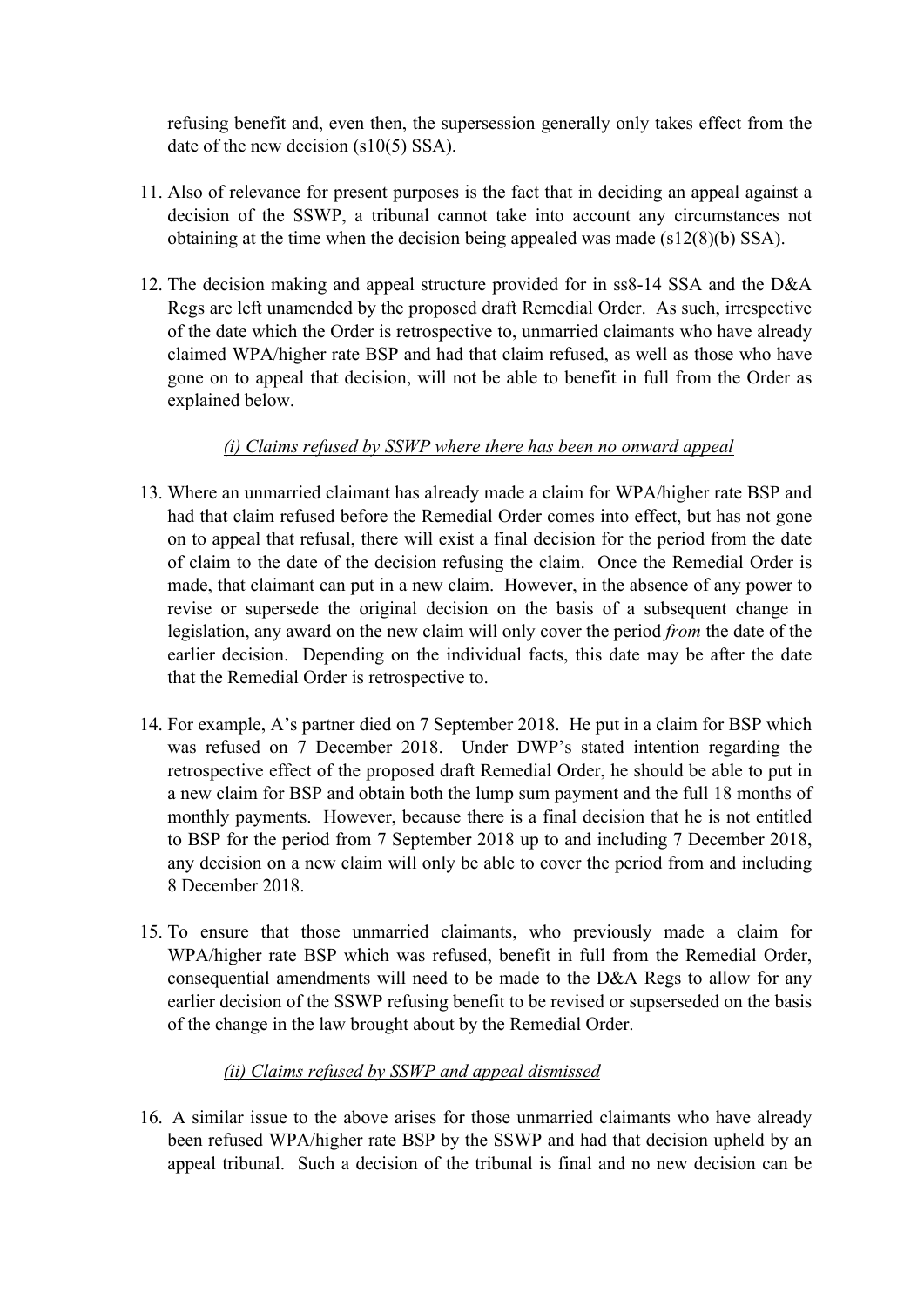made on a subsequent claim in relation to the period covered by the tribunal decision. Nor can the original decision of the SSWP be subsequently revised by the SSWP because, having been upheld by a tribunal, it is the tribunal's decision that is now the final decision, with the SSWP having no power to revise tribunal decisions as distinct from her own decisions. The result of this is that if a person has already had an appeal dismissed regarding a period for which they could, as a result of the Remedial Order, put in a fresh claim, they will not be able to benefit fully from the Remedial Order.

- 17. An example of such a situation is given at paragraph 10 of *JG* on the facts of that case but in the hypothetical situation that the retrospective date of the Remedial Order was brought forward to the date of the High Court judgment in *McLaughlin* and the appeal was no longer live: the claimant in that situation would not be able to benefit from the Remedial Order being retrospective from 9 February 2016 for the period from the partner's death (14 October 2016) to the SSWP's decision refusing the original claim (24 November 2016). Any new claim as a result of the Remedial Order would only be able to be made in relation to the period after the date of the SSWP's original decision.
- 18. Equally the same situation would arise if the date of retrospectivity were kept as it currently is. For example, a claimant's partner died on 30 August 2018. The claim for BSP was refused by the SSWP on 15 November 2018. This decision was appealed and the appeal dismissed in February 2019 and no onward appeal made. Despite the Remedial Order being retrospective to 30 August 2018, on its current drafting, any new claim put in by the claimant after the Order comes into force would only entitle her to BSP from 16 November 2018.
- 19. To enable unmarried claimants who have already unsuccessfully appealed a decision refusing them WPA/higher rate BSP to benefit in full from the Remedial Order, provision needs to be made to ensure that such earlier appeal decisions do not prevent claimants from being awarded WPA or higher rate BSP for the full period to which they would otherwise have been entitled if there was no such earlier appeal decision. At paragraph 11 of *JG* one example of how this could be done is given and there is a precedent for the SSWP having express power to supersede a decision made by an appeal tribunal in specific circumstances in reg $6(2)(c)$  and  $7(5)$  D&A Regs.

# *(iii) Claims refused by SSWP where a claimant has an ongoing appeal*

20. If somebody has an ongoing appeal then, as the proposed draft Remedial Order currently stands, no account can be taken of it within the tribunal system as no amendments are made to s12(8)(b) SSA which prevents the First tier Tribunal ('FTT') taking account of circumstances not obtaining at the date of the original decision.<sup>4</sup> (If the FTT has not yet made a final decision on the appeal, it would be open to the SSWP to revise her original decision (possibly under reg3(4A) though see the previous limitations regarding this above)).

<sup>4</sup> A point specifically noted in *JG* at §9.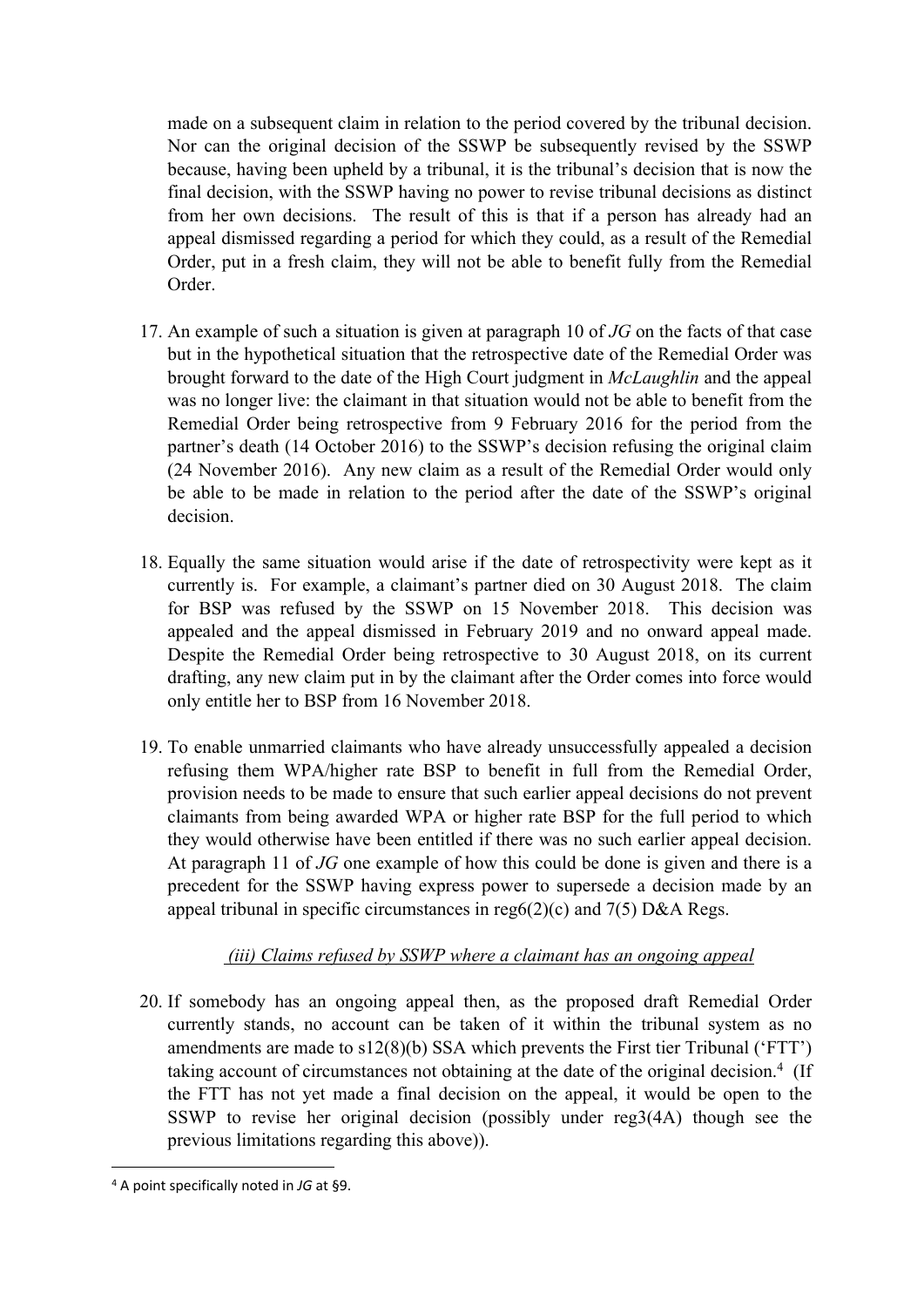- 21. Even if the Remedial Order could be taken into account by a tribunal (e.g. by amending s12(8)(b) SSA), any relief would be limited to the period covered by the Remedial Order.
- 22. This situation is in direct contrast to what would happen if, rather than the legislation being amended by a Remedial Order, it had been a decision of another tribunal which had established what the law was ('the relevant determination'). In line with the legal norm that the decision of a court establishes what the law has always been (such that when a precedent setting court makes a decision it shows all previous decisions not made following the law as it declares the law to be to have been wrongly decided), if a claimant has already started but not concluded appeal proceedings before the relevant determination is made, then the appeal tribunal in the claimant's case will apply the law in line with the relevant determination.
- 23. In the social security field, this legal norm is however expressly disapplied in relation to decisions not of tribunals but of the SSWP under what is known as the anti-test case rule, provided for in s27 SSA. Under s27, a finding of a tribunal or court as to the effect of social security legislation will only take effect in other cases being decided by the SSWP from the date of the tribunal or court decision. As a result, even where a decision relates to a person's entitlement to a benefit in respect of a period before the date of the relevant determination and the decision falls to be made after the relevant determination, the law is to be applied as originally understood in respect of periods prior to the relevant determination, not as how the court/tribunal has established it to be. This appears to be what the SSWP intends the proposed draft Remedial Order to achieve in respect of BSP claims where the death was before the current date of retrospective effect: the Department has confirmed in correspondence that for deaths before 30 August 2018, a person claiming BSP will receive a pro-rated amount e.g. if a death occurred on 31 October 2017, 10 months would have lapsed before the date of entitlement becomes effective, the claimant would therefore be entitled to only 8 monthly BSP payments.
- 24. Notably, the anti-test case rule does not apply where an individual has already, before the date of the relevant determination, brought their own appeal against a social security decision concerning the same legislative provision. In that situation, the tribunal or court considering the subsequent appeal will apply the legislation in line with the relevant determination<sup>5</sup>.
- 25. A Remedial Order (amending legislation) is necessarily distinct from a relevant determination of a court/tribunal (establishing what the legislation says). Nevertheless, we consider that if the Remedial Order is not to have full retrospective

<sup>5</sup> This is because s27(1)(b) provides s27 only applies where after the date of the relevant determination the *Secretary of State* needs to make a particular decision where what was decided in the relevant determination affects the outcome. However, where cases are already in the tribunal system at the date of the relevant determination then it is the *Tribunal* that needs to decide a case affected by the relevant determination and not the Secretary of State.